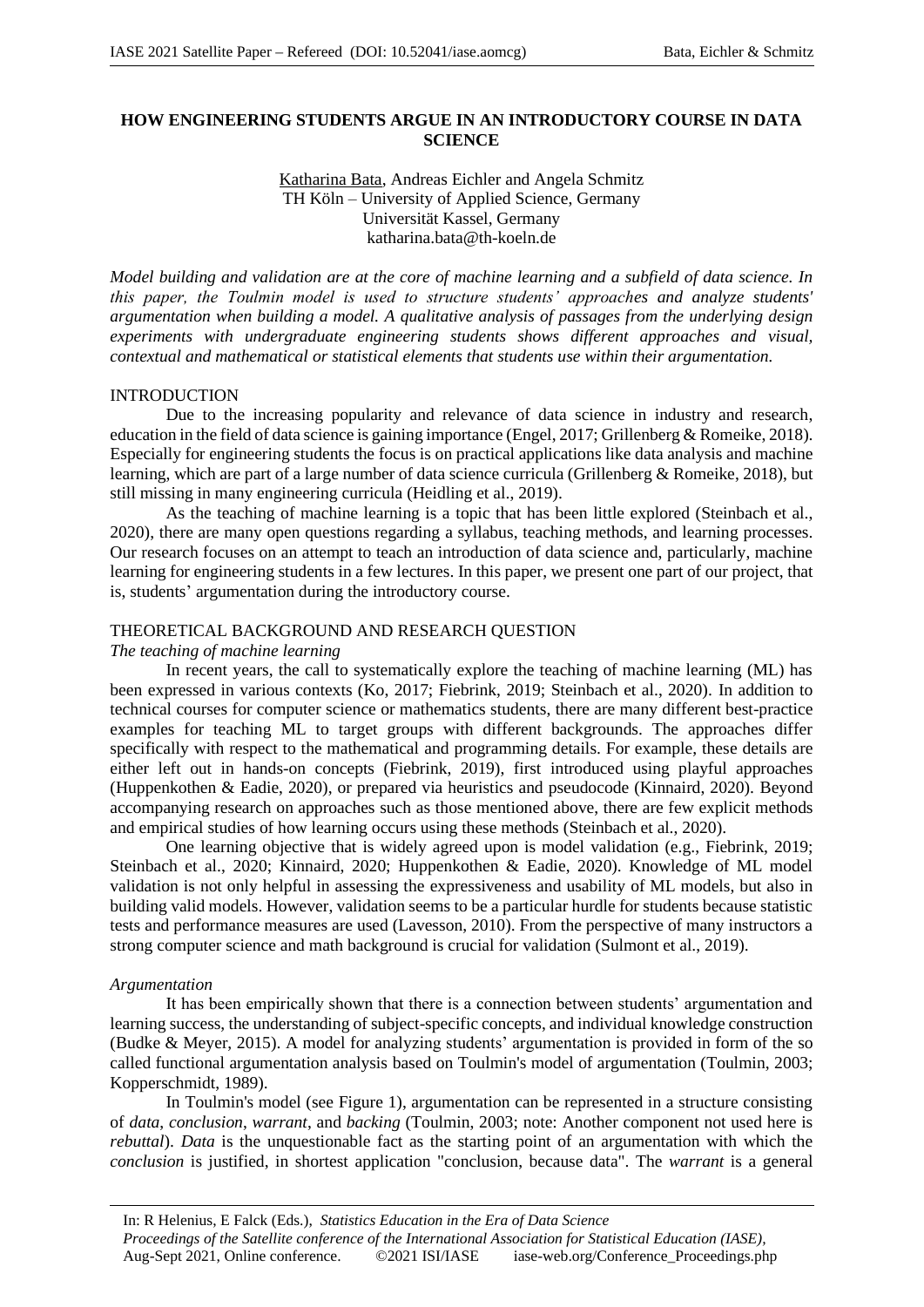statement which serves as a bridge from *data* to *conclusion* and can be supported by the specification of a *backing*.

In a German oriented part of educational sciences and especially in mathematics education, the functional argumentation analysis has been widely used to reconstruct and analyze students' argumentation processes (Budke et al., 2015; Fetzer, 2011).



#### *Research questions*

With respect to the described hurdle of building and validating ML models, arguing has a dual function. On the one hand, arguing at this point is itself a learning objective, and on the other hand, it can provide information about students' learning processes. Because of this dual role, the following two research questions will examine the students' argumentation in more detail:

1. How do students proceed when building a first ML model?

2. What elements do students use in argumentation processes when building ML models?

## METHOD

### *The overall research project*

The research questions are investigated in an introductory course the prototype of which is developed within a project following the methodology of design-based research (Gravemeijer & Cobb, 2006). The prototype emerges from a topic-specific analysis of selected ML methods and different design elements using the "four-level approach for specifying and structuring mathematical learning content" (Hußmann & Prediger, 2016) and has been tested and improved over two design cycles (further cycles planned). In this paper, we refer to results from the first cycle, in which design experiments were conducted in a laboratory setting with seven undergraduate students from different engineering programs. The participating students had no prior experience with data science and were above average in mathematics but brought below average programming experience compared to an average engineering student of the target group of our introductory course. They were guided through the material by the lecturer via an online conference tool in groups of two or three and accompanied during the processing of the tasks. Each session was video-recorded; in addition, the group work was documented by means of written products.

#### *The observed task*

The analysis of the students' approach and argumentation is based on a task within the developed introductory course. In the task, students work with a data set from a survey of the quality of steel, consisting of two metric features (number of cracks / width of the biggest crack) and a label (good quality / bad quality). The students are asked to fit a model with the k-nearest-neighbor method concerning the dataset in order to classify a new dataset using their model afterwards. The Jupyter Notebook prepared for the task contains code cells that define the basic framework for model building with k-nearest-neighbor and all parameters are initially empty. It also contains code cells that can be used to show a choice of performance measures (cf. figure 2), as well as one graphic display of the model once with the training data and once with the test data (cf. figure 4). The students work together on a split screen, talking to each other about the model and how to set the parameters.

#### *The qualitative content analysis and functional argumentation analysis*

In a first step, the videos were analyzed based on the research question "How do students proceed when building a first ML model?" using a content-structuring qualitative content analysis (Kuckartz, 2014). Two goals were pursued with the analysis: On the one hand, sections of the task processing relevant to the research question had to be separated from irrelevant sections (e.g. thoughts about syntax). On the other hand, the analysis was intended to provide an overview of the entire process of model building in order to be able to examine it with regard to different procedures. In the context of the analysis, a deductive-inductive category system consisting of main categories and subcategories (Kuckartz, 2014) was developed, which was used to code the video of the processing of the described task (about 30 minutes of video material per group). The category system was validated by means of consensual coding (Kuckartz, 2014), and finally by determining the intercoder reliability. The calculated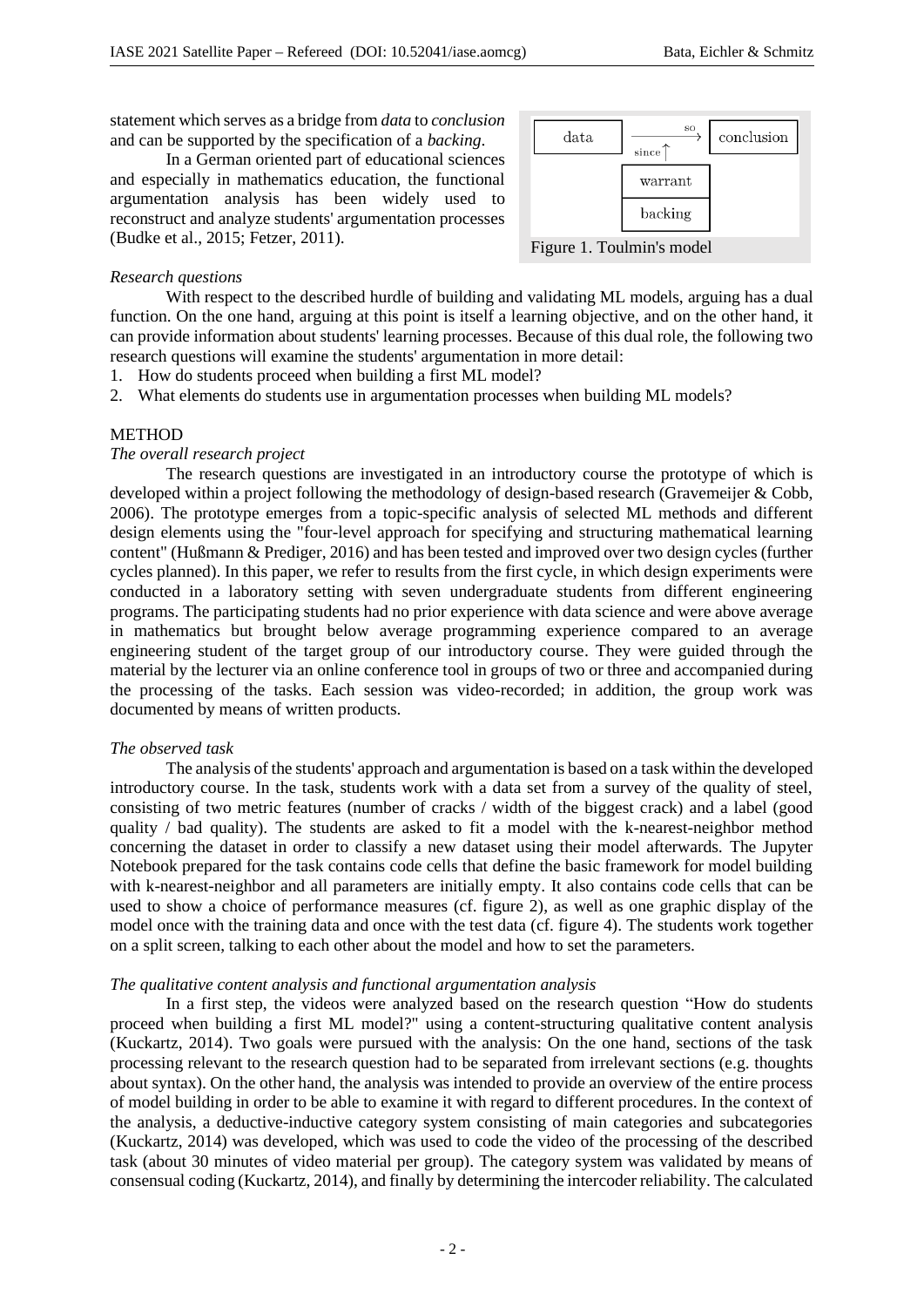intercoder reliabilities of the three main categories range from 0.76 to 0.86. Taking into account the number of subcategories, this corresponds to a Cohens kappa between 0.68 and 0.8.

In the second step, the students' task processing was analyzed in more detail with regard to the research question "What elements do students use in argumentation processes when building ML models?" The passages that were identified as relevant in the qualitative analysis and that contained argumentative elements in Toulmin's sense were transcribed and analyzed using the functional argumentation analysis. The analysis is not limited to explicit statements; the reconstruction of implicit components of an argumentation process is also possible (Fetzer, 2011). A judgement about the correctness and resilience of the warrants used by the students is not made.

The non-spoken interactions, like students' gestures, which might also be interesting because they could influence their conversations, were not considered in these two steps, since the students were sitting at their own computers, spatially separated, and only their faces were visible in the webcam.

#### RESULTS

#### *The category system for research question 1*

A result of the analysis of how students proceed when building a first ML model is the category system shown in Table 1. It allows to identify the students' approach based on the questions "How?" (*type of approach*), "Related to what?" (*topic*), and "When?" (*time*).

The main category *type of approach* marks the sections in the video that are essential for the building process and distinguishes four inductively developed subcategories. The subcategories *decision (trying)* and *decision* (*preference unfounded*) mark for example affective decisions. Sections coded with the subcategories *decision (justified)* and *pure warrant* contain argumentative elements. The main category *topic* codes what the

| <b>Main category</b> | <b>Subcategory</b>      |
|----------------------|-------------------------|
| type of approach     | decision (trying)       |
|                      | decision (unfounded     |
|                      | preference)             |
|                      | decision (justified)    |
|                      | pure warrant            |
| topic                | model                   |
|                      | testsize                |
|                      | number of neighbors (k) |
|                      | metric $(p)$            |
|                      | other                   |
| time                 | before fit              |
|                      | after fit               |

Table 1. Overview of the three main

sections coded in *type of approach* refer to in terms of content. If a decision was coded, the main category *time* differentiates whether the decision takes place before fitting or on the basis of the already fitted model.

## *Insights into the argumentation processes*

The subcategories *decision (justified)* and *pure warrant* mark the sections that are relevant with respect to the research question "What elements do students use in argumentation processes when building ML models?" Different types of argumentation occurred during the functional argumentation analysis. The following illustration focuses on two aspects in more detail:

- 1. Students' argumentation based to a large extent on the graphic displays or on the performance measures. For the sample studied, it can be observed that the groups focus on one of the two approaches, i.e., they argue either based on the graphic displays or based on the performance measures.
- 2. There is argumentation in which students use mathematical and statistical elements to support arising warrants.

#### *Aspect 1: Graphic displays vs. performance measures*

For the analysis, examples from two groups are shown. Group HWB, consisting of students with the pseudonyms Hanna, Wael and Bastian, mainly uses arguments based on performance measures. Group NS, consisting of the students with the pseudonyms Nele and Sandra, mainly uses arguments based on the graphic displays. The following passage shows an often observed approach of the students: Exploratory fixing of a parameter (coded: *type of approach* as *decision (trying)* with *time* as *before fit* and *topic* as *metric*):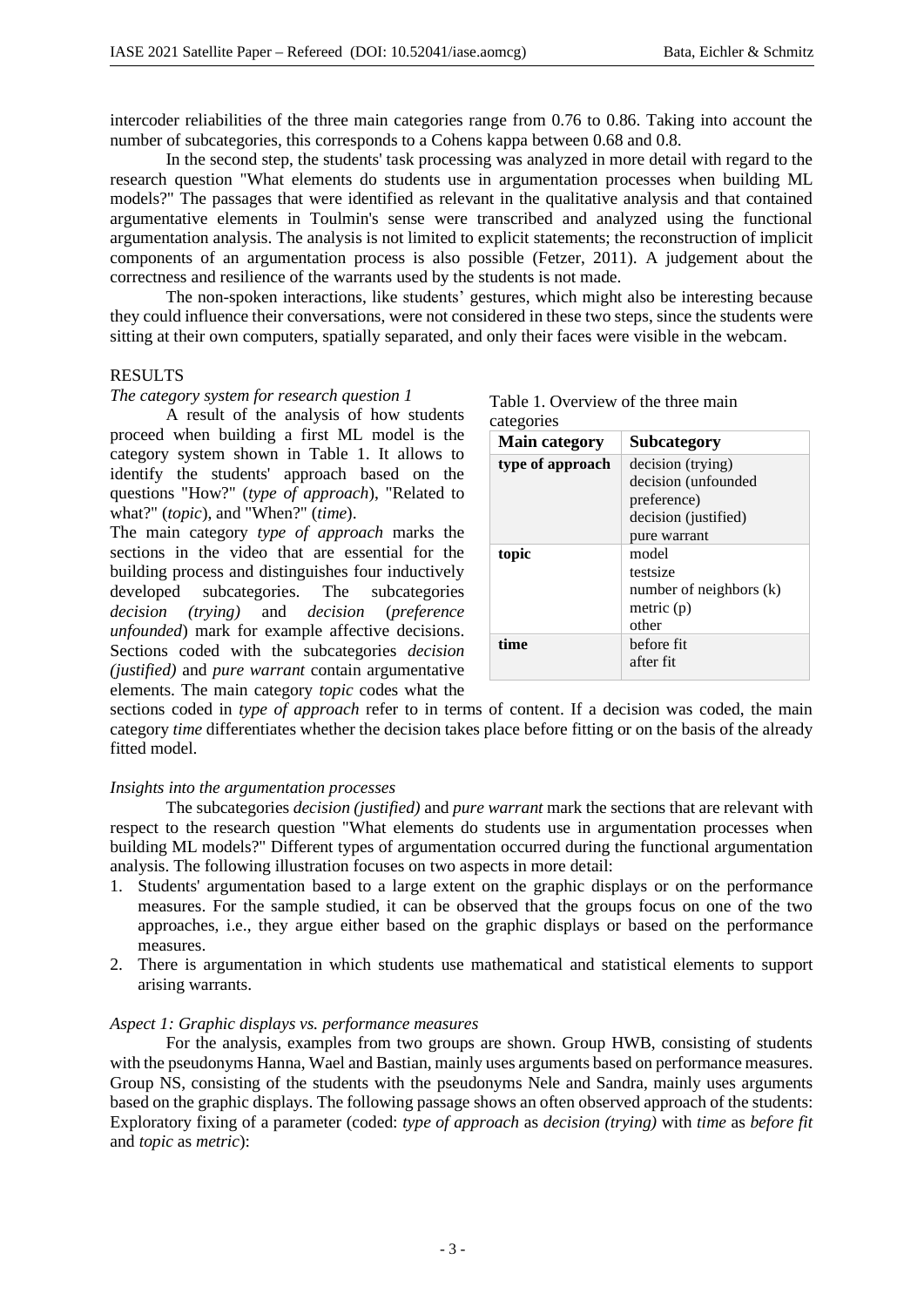Example 1: Hanna, Wael and Bastian (argumentation using performance measures)

| 1.1 Wael: Should we just take a different                                                                                                                                                                                                                                                                                                                                            |  |  |  |
|--------------------------------------------------------------------------------------------------------------------------------------------------------------------------------------------------------------------------------------------------------------------------------------------------------------------------------------------------------------------------------------|--|--|--|
| metric and look at the numbers?                                                                                                                                                                                                                                                                                                                                                      |  |  |  |
| $\overline{1}$ $\overline{2}$ $\overline{1}$ $\overline{1}$ $\overline{1}$ $\overline{1}$ $\overline{1}$ $\overline{1}$ $\overline{1}$ $\overline{1}$ $\overline{1}$ $\overline{1}$ $\overline{1}$ $\overline{1}$ $\overline{1}$ $\overline{1}$ $\overline{1}$ $\overline{1}$ $\overline{1}$ $\overline{1}$ $\overline{1}$ $\overline{1}$ $\overline{1}$ $\overline{1}$ $\overline{$ |  |  |  |

1.2 Bastian: Yeah, actually we can do that.

*(W. screenshots the values, fits the model with p=1 (absolute value metric) and prints out the performance measures, see Figure 2)*

 $[[66 \t3] \t58 \t73]]$ [8,89189189 8.83947368]  $[0.10810811 0.96052632]$ 0.926666666666666 8.9565217391384348 0.8918918918918919 0.9230769230769231

Figure 2. Confusion-matrices, precision, recall and f1-score of both models

Then, the fitted model is used to assess whether the

explorative fixed parameter is good or bad (coded: *type of approach* as *decision (justified)* with *time* as *after fit* and *topic* as *model* and as *metric*):

|            | 1.3 Wael: Yes, well, it's worse, you can |
|------------|------------------------------------------|
|            | see that instantly, right?               |
|            | 1.4 Bastian: Yes () Yes, okay, that's /  |
|            | that's also a good finding.              |
| 1.5 Wael:  | All values are worse, if I see           |
|            | it correctly.                            |
| 1.6 Hanna: | But really all of them, right?           |
|            | 1.7 Wael: Yes (laughing).                |



With the functional argumentation analysis the model of figure 3 results. Performance measures are used for argumentation in the elaborated warrant.

In the example of group NS the procedure is analogous (concerning a different parameter). But, as can be seen in the functional argumentation analysis, here the warrant is based on the graphic display (see figure 5):

Example 2: Nele and Sandra (argumentation using graphic display)

> 2.1 Nele: But we can see now what happens, if with the right metric, that we actually wanted to have, we go back to 20. 2.2 Sandra: Mhm.

*(N. fits the model with k=20 and prints out the graphic display, see Figure 4.)*

- 2.3 Nele: Umm, no, 30 is better. 2.4 Sandra: Why do you think so?
- 2.5 Nele: Yeah there are curves in here now, and there are blue

 spots and so on, and there's a funny cookie cutter thing here.

The used warrants differ, besides the difference regarding the use of the graphic displays and the



steel quality dataset

Figure 4. Graphic display of the model with training data



Figure 5. Toulmin's model of argumentation

performance measures, in that the warrants in example 2 are only implicitly recognizable but can be reconstructed. In both examples, the conclusion is that the newly fitted model is worse than the original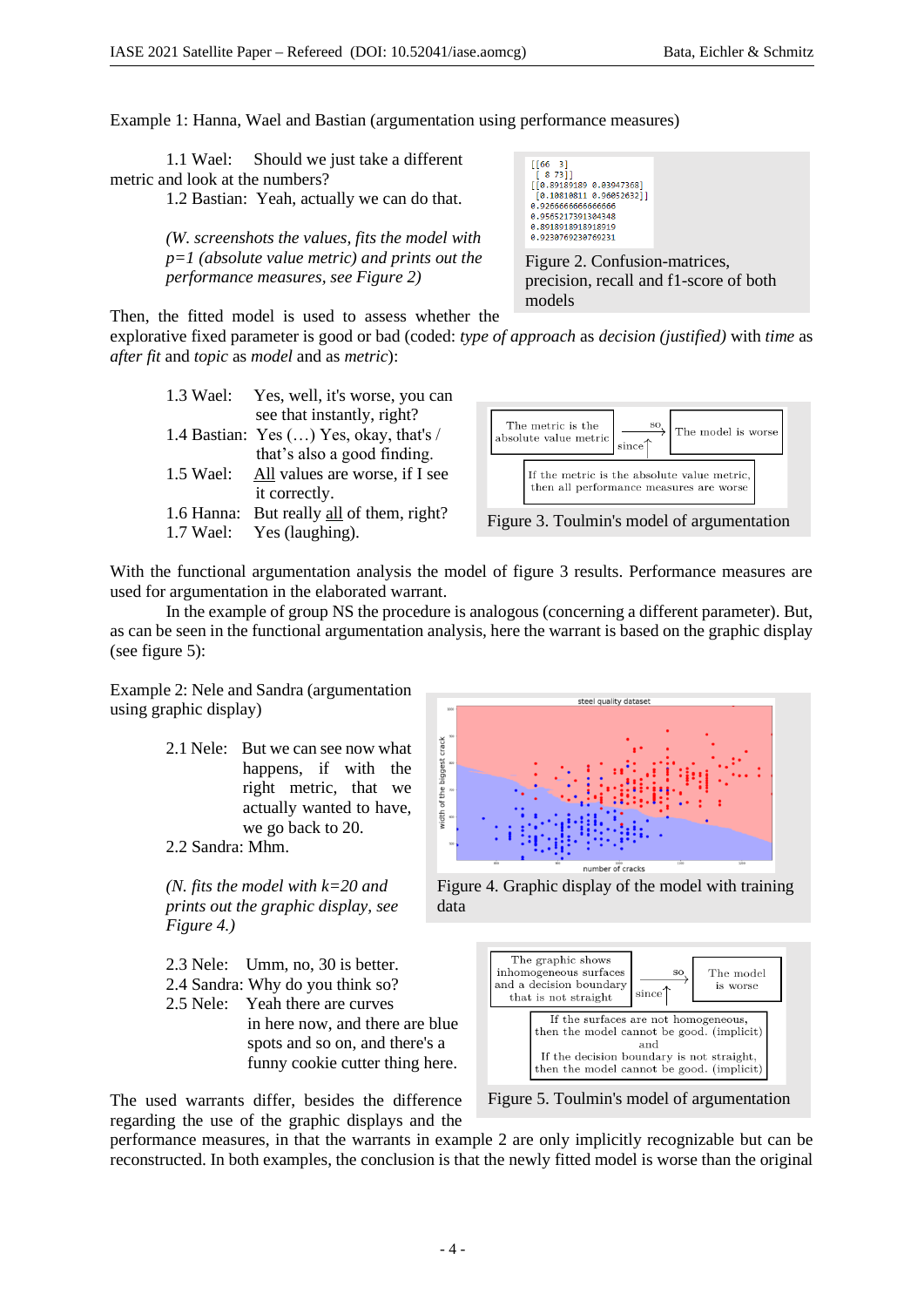model. The obvious conclusion, that the parameter is set back to the original value, follows subsequently in both groups.

Exemplarily, it was shown in both groups that one approach of the students in the building of ML models is a first explorative setting of parameters followed by a reasoned assessment of the resulting model. The argumentation in the reasoned assessment is based, among other things, on the graphic displays and the performance measures. As a further approach, it was observed, for example, that students define parameters in advance on the basis of formulated warrants. The example under aspect 2 shows such an approach.

# *Aspect 2: Mathematical and statistical elements*

The following passage from group HWB shows the backing of an expressed warrant with a reference to a phenomenon of statistics (coded: *type of approach* as *pure warrant* with *topic* as *testsize*): Example 3: Hanna, Wael and Bastian (argumentation with backing from statistics)

- 3.1 Wael: The more data you take, the better the model will be, I would say, simply. But the more umm / the more data you take, the less data you have to validate it afterwards. So the more training data, I mean now.
- 3.2 Bastian: The question is whether the model gets better and better when you take more training data, then you also get into such an overfitting, right? So under some circumstances.
- 3.3 Wael: No, that has nothing to do with overfitting, does it? It's more like the more umm / I mean, you have this small-n-problem in the statistics, if you have too few things, then you have individual outliers, which are maybe very rare overall, but if they are just in there now and thereby your / they ruin your thing, your statistics, and that also applies to the model, right?
- 3.4 Bastian: Yes.

Wael starts by stating a general warrant about the influence of training data on the model. Bastian doubts this warrant by referring to overfitting, whereupon Wael supports his warrant with a backing by a comparison from statistics (see figure 6). This section shows a warrant



Figure 6. Toulmin's model of argumentation

expression that is used by the students in the further course to set a parameter in a justified way before fitting, unlike in examples 1 and 2.

## DISCUSSION

For research question 1, a category system was developed, which can be used to describe the approaches observed so far by the students when building a first ML model in a structured way. The examples show exemplarily that both trying and justifying approaches are used and that argumentation is given both before and after fitting as well as warrants without direct decisions are discussed. For research question 2, graphic displays, performance measures, and comparisons from statistics were used to exemplify elements that students use in argumentation processes. Thus, visual as well as contextual and mathematical or statistical elements seem to play a role in the argumentation.

Methodological limitations of this result follow from the fact that all students participated in the same introductory course. Furthermore, all students participating in the first design cycle were above average mathematically but brought below average programming experience. Regarding both aspects, it is expected that in the following cycles there will be a wider spectrum of approaches and aspects regarding the elements used in the argumentation.

It should also be noted that only examples from a small and early section of the entire model building process are shown. Other important aspects, such as students' discussions about the influence of parameters on the expressiveness and usability of a ML model, occur later in the learning path and can also be observed in later excerpts of the videos.